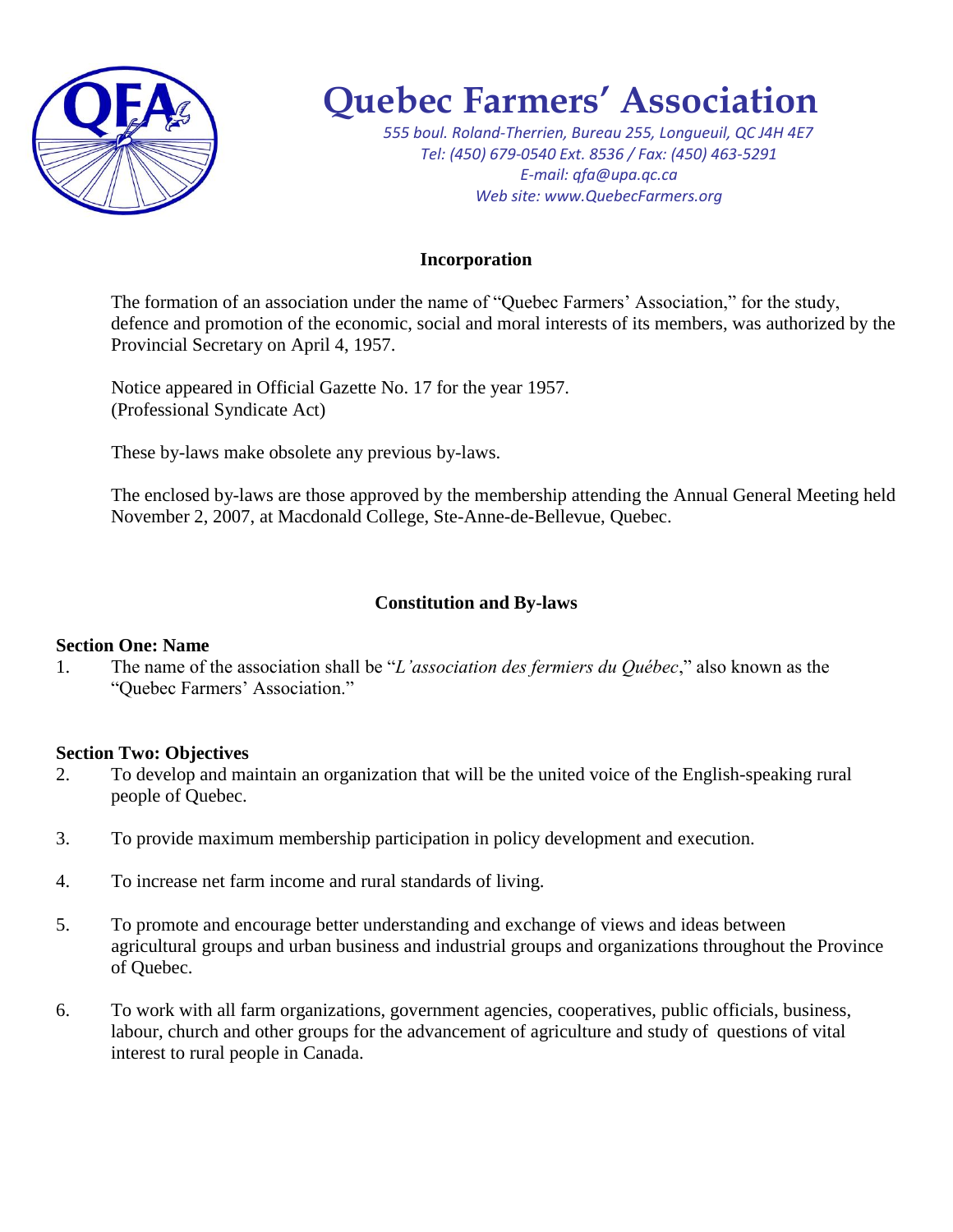- 7. To interact regularly with the *Union des Producteurs Agricoles*, *Agropur*, the *Coopérative Fédérée de Québec* and the Canadian Federation of Agriculture for the benefit of all Quebec farmers.
- 8. To coordinate county and provincial farm organization activities through our Directors and fieldpersons to achieve maximum results.
- 9. To organize affiliates as may be necessary to carry out the stated principles of this organization.
- 10. To maintain and improve our communication and cooperation with provincial and national media.
- 11. The collection and administration of funds for Quebec Farmers' Association.
- 12. The ownership and administration of funds for Quebec Farmers' Association.

#### **Section Three: Assessment and Membership**

- 13. Every owner, tenant or operator of a farm property or persons with an interest in agriculture, upon payment of a minimum annual fee of \$1, and subject to the approval of the executive, may become a member of the Quebec Farmers' Association. The annual fee shall be approved at the Annual meeting and shall be renewable every year. Any change in the fee is effective December thirty-first of that year.
- 14. A spouse of a member shall be eligible for QFA membership for an amount approved at the Annual General Meeting.

#### **Section Four: The Board of Directors**

- 15. The Quebec Farmers' Association shall be managed by a Provincial Board of Directors consisting of not less than nine plus the Past President,.
- 16. Each branch shall elect two Provincial Directors at their branch's annual meeting.
- 17. Two directors many be nominated by the general membership. Nominations must be received by the Executive Director at the Provincial Office by October 1st. Each nomination must be endorsed by the signatures of 5 members in good standing and a written indication by the individual that if elected he or she will serve. If more than two candidates are nominated, then an election will be held at the annual general meeting by members present.
- 18. The Board of Directors may appoint, from time to time up to three (3) "Directors-atlarge." Their term of appointment will be until the next annual meeting. There shall be no limit on the number of terms such directors may be appointed.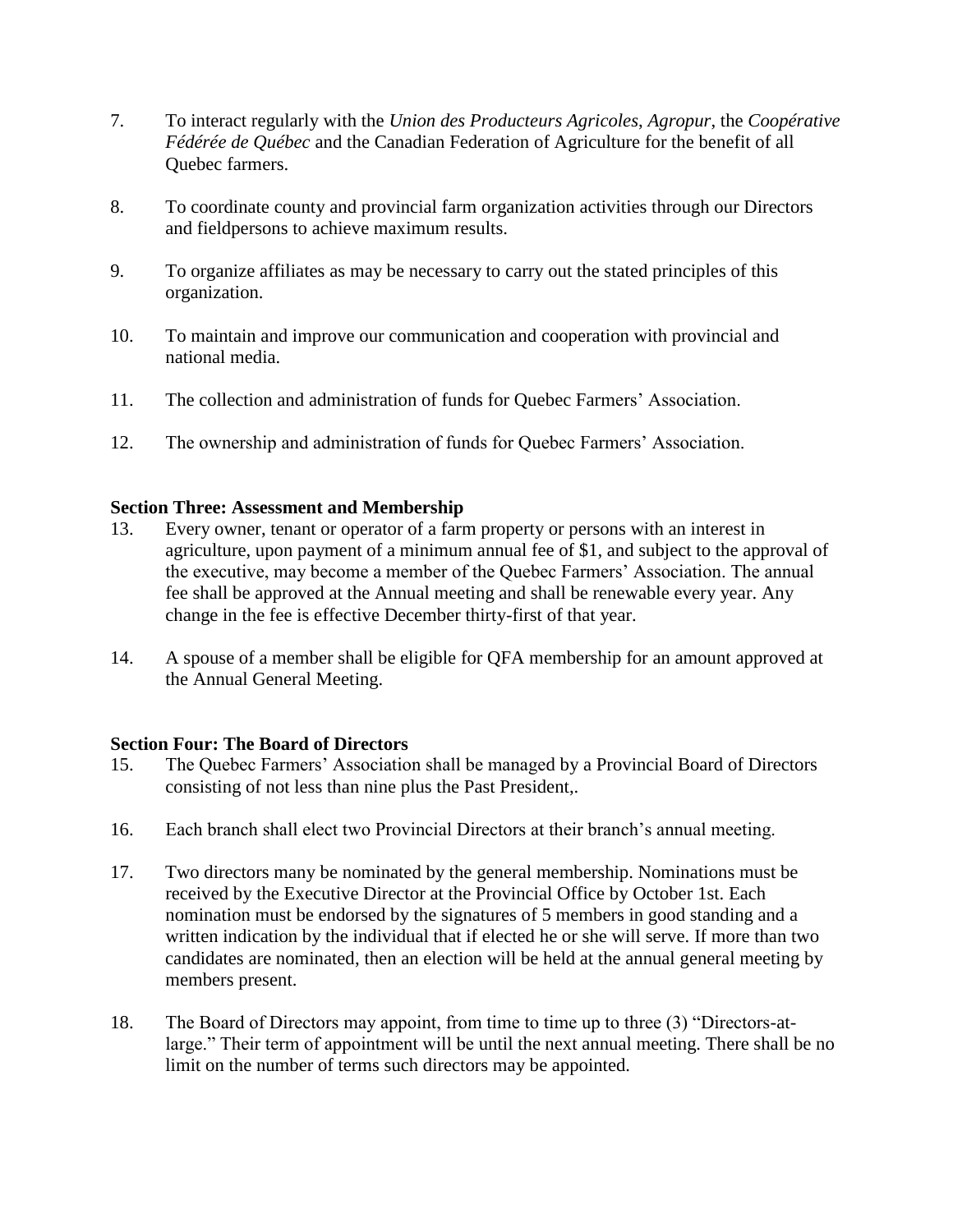- 19. A finance committee shall be formed at the first Directors' meeting and the Vice-President shall automatically be Chairman of the Finance Committee.
- 20. An executive Council shall be formed consisting of the President, Vice-President, and past president and up to four Provincial Directors elected by secret ballot by the Board of Directors at the time of the annual general meeting (AGM). Also sitting on the Executive Council but without voting privileges shall be the Executive Director.
- 21. The provincial Board of Directors shall meet a minimum of three times a year with a quorum of one-third of the present provincial Board. Meetings may be held face to face or by other means
- 22. All Provincial Board of Directors shall be residents of Quebec and QFA members in good standing.
- 23. The QFA will invite one representative of young Quebec farmers to sit on its board with full voting privileges.

#### **Section Five: Voting Principles**

- 24. The Executive Director shall sit as a member of the Board and all committees but shall not have voting privileges.
- 25. The President has only tie-breaking voting privileges.
- 26. Each club is allowed to elect two alternates who shall substitute with full voting privileges in the absence of their club's regular Provincial Director from a Provincial Board Meetings.

## **Section Six: General Meeting**

- 27. The Annual General Meeting will be held each year in the month of November, with the date to be set at least ninety (90) days in advance by the Board of Directors.
- 28. The annual general meeting (AGM) is open to all members. Voting privileges at the meeting shall be restricted to paid-up members.
- 29. At the General Meeting a report will be made to the membership by the President of the Board of Directors on activities during the past year and future plans. A financial statement will also be submitted.
- 30. The Quebec Farmers' Association fiscal year shall be from April first of one year to March thirty-first of the following year.
- 31. Special meetings of the Quebec Farmers' Association members may be called at any time for specific purposes by a motion of a majority of the Board of Directors or by the Executive Council.